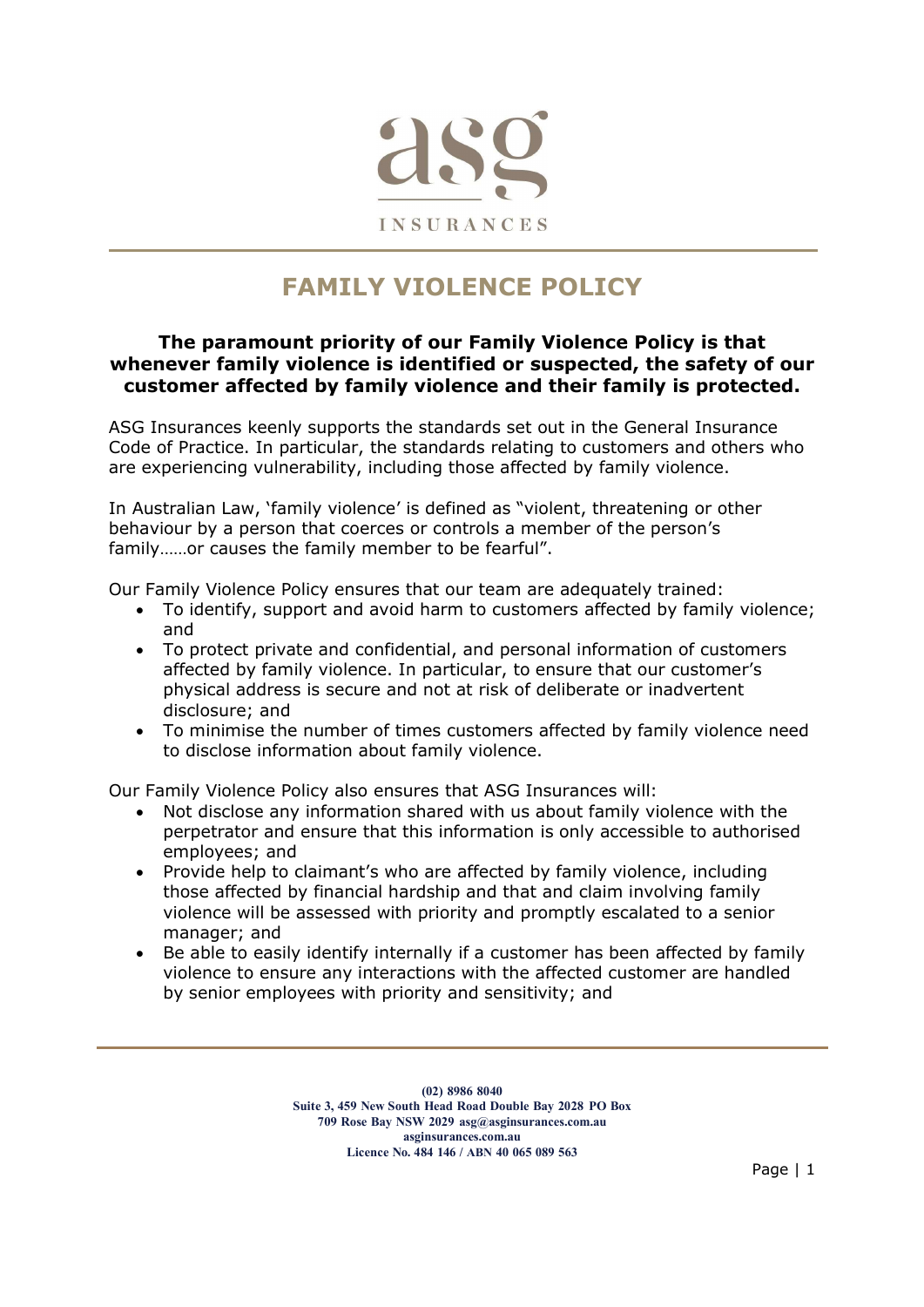

- Provide customers with the necessary contact details of services who specialise in family violence; and
- Have the necessary support in place for employees who are affected by family violence.

As customers affected by family violence may be reluctant or unable to disclose their circumstances, our employees have been trained to identify the signs that may indicate a customer is affected by family violence.

In particular, our staff have been trained to look out for various signs from our customers that could include:

- Appears, or sounds, distressed or scared;
- Is seen, or heard, to be taking instructions from their partner;
- Remains silent, while another party does all the talking;
- Does not understand, or is not aware, that cover has been taken out in their name or covering their property;
- Asks questions about a joint policy holders' behaviour or activities;
- Has concerns about protecting their personal privacy or safety, or the security of their policies;
- Is reluctant to involve the other joint policy holder when making changes to the policy, making a claim or seeking Financial Hardship assistance;
- Changes their address frequently;
- Does not want their physical address recorded:
- Is consistently late with premium payments;
- Discloses the existence of any past or present family violence, or an intervention order or its equivalent.

It should be noted that our Employees will not require evidence of an intervention order to trigger the requirements of our family violence policy. If a customer selfidentifies to our employee as being affected by family violence or the employee identifies that the customer may be affected by family violence, this will be sufficient for us to trigger our Family Violence Policy.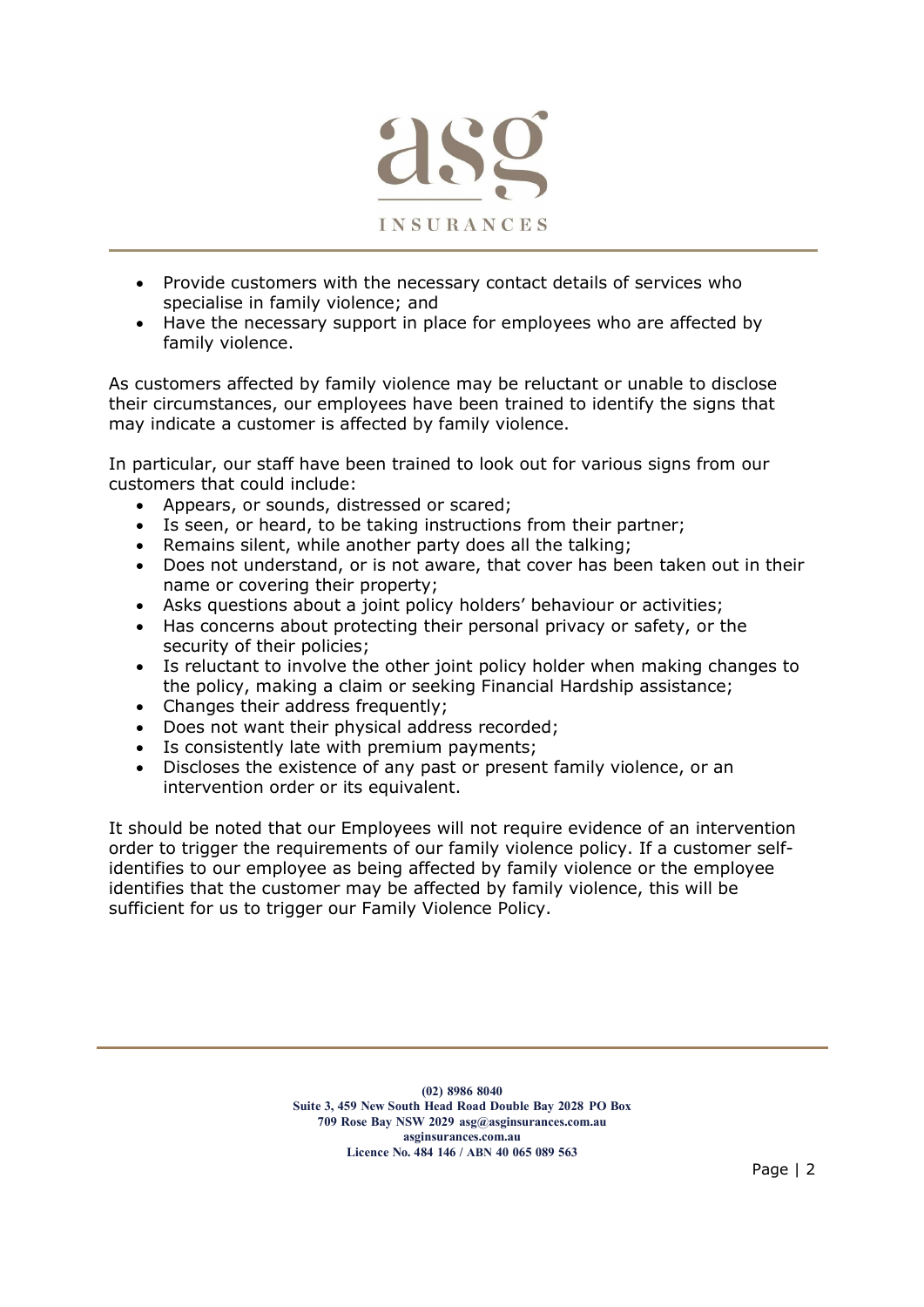

# Protecting Private and Confidential Information

As an insurer, we need to provide for the secure and confidential handling of private, confidential, and personal information about customers affected by family violence in order to protect their safety. Our customers need to have confidence that such information — particularly their physical address — is secure and not at risk of deliberate or inadvertent disclosure.

In order to ensure that we do not enable a family violence perpetrator to find out the physical address of a customer, we will ensure that we:

- Only have the customer's email address accessible to authorised Point employees; and
- Have the customer's physical address password protected and only accessible by authorised employees

The Code requires insurers to protect the right to privacy of vulnerable customers who have notified the insurer of their need for additional support from someone else (for example, a lawyer, consumer representative, interpreter or friend).

To ensure that we are adequately addressing privacy and confidentiality concerns of a customer affected by family violence, we will:

- Ensure that we have systems in place to keep our customer's contact information secure and confidential;
- Treat all information about the customer as sensitive information;
- Ensure that any protection put in place applies across all the policies the customer holds by  $-$  in particular:
	- i. asking the customer if they have more than one policy or account that needs to be amended due to family violence; and
	- ii. proactively searching for other policies in the customer's name;
- Give the customer access to personal information held about them within a reasonable timeframe;
- Give the customer control over how their personal information is shared with third parties;
- $\bullet$  Discuss safe ways to communicate with the customer  $-$  for example: asking them:

(02) 8986 8040 Suite 3, 459 New South Head Road Double Bay 2028 PO Box 709 Rose Bay NSW 2029 asg@asginsurances.com.au asginsurances.com.au Licence No. 484 146 / ABN 40 065 089 563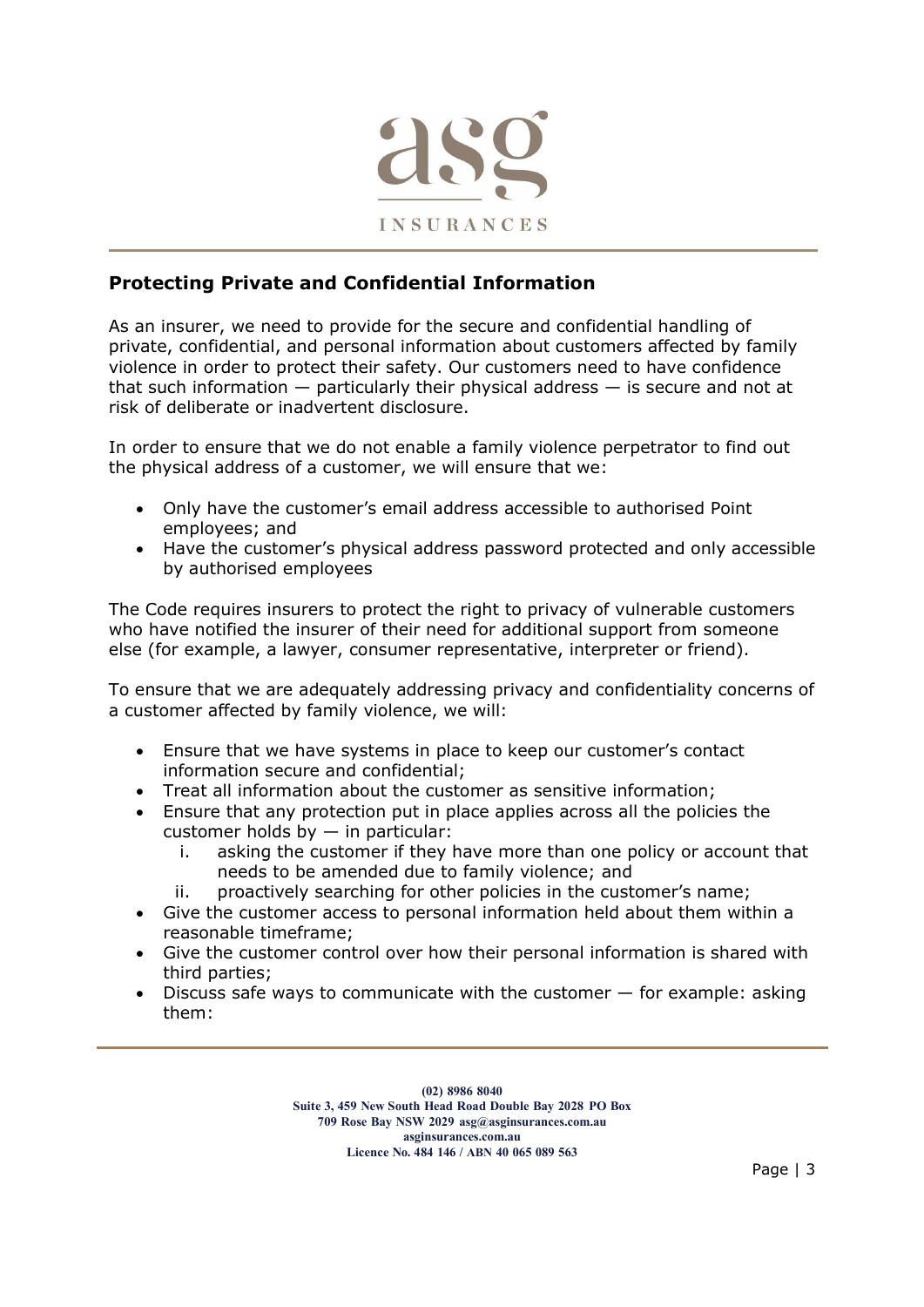

- i. whether it is a good time to talk; or
- ii. if it is safe to leave phone messages;
- Support the customer to set up new insurance policies if required;
- Ensure the customer is informed about the circumstances and nature of information that may have been shared with the perpetrator so that they can make arrangements accordingly;
- Protect the details of employees in situations where they may have to contact the perpetrator.

### Minimising the Need for Customers to Repeat Disclosure

It is important to minimise the number of times a customer has to repeat the disclosure of their family violence situation because:

- Doing so can have a traumatising effect through them reliving their experiences; and
- They may not always be in a position to talk about their circumstances  $-$  for example, because the perpetrator may be:
	- i. present;
	- ii. monitoring their call;
	- iii. monitoring their web and mobile phone access.

To make sure that we are minimising the need for a customer experiencing family violence to have to repeatedly disclose their information, we will:

- Whenever possible, enable the customer to deal with the same employee each time; and
- Provide copies of documents to the customer without charge to help resolve matters, or for legal purposes; and
- Work with the customer's agent or representative for example, a professional financial counsellor, lawyer, community services or social worker, legal aid officer or family violence specialist.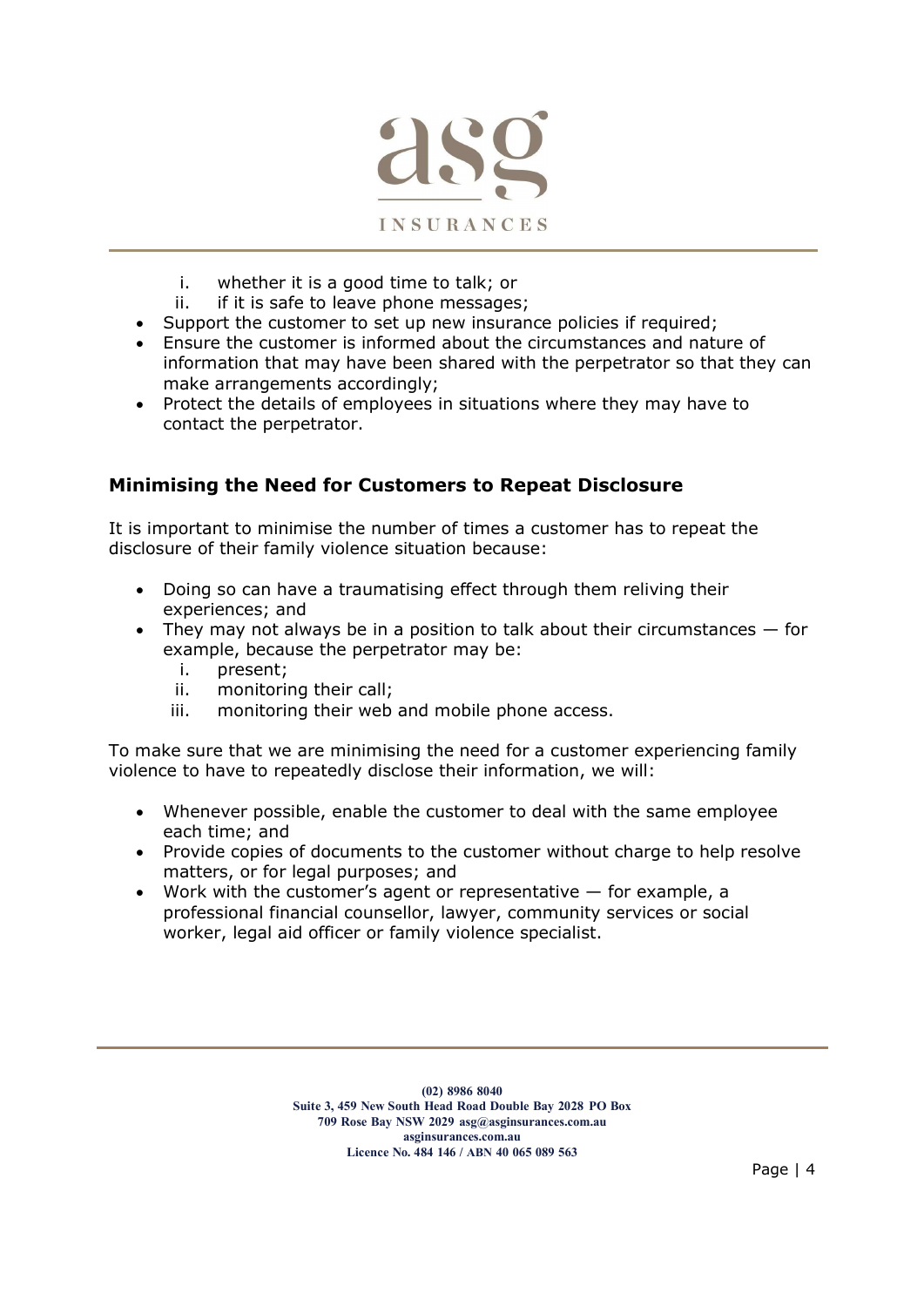

# Sensitive Claims Handling

If a customer affected by family violence makes a claim, our employees are trained to handle the claim with sensitivity, flexibility and care. This is particularly important if:

- The customer and the perpetrator are joint policyholders; or
- $\bullet$  The perpetrator has caused the claim  $-$  for example, by causing physical harm.

To make sure that our employees handle claims with flexibility and care, we shall adopt the following:

- Clearly and transparently explain to the customer the claims process and what is required of them; and
- Have specialist employees with adequate authority to make decisions in family violence related claims.

In addition, we will ensure our staff:

- Understand and acknowledge that the claims process itself can trigger family violence; and
- Take into account that if the claimant does not reply to communications, it may mean that they do not have safe access to telephone or email; and
- Understand that a person affected by family violence may not have access to their personal or financial records; and
- Before paying a claim, we will ensure that we are paying the appropriate party and to their appropriate bank account.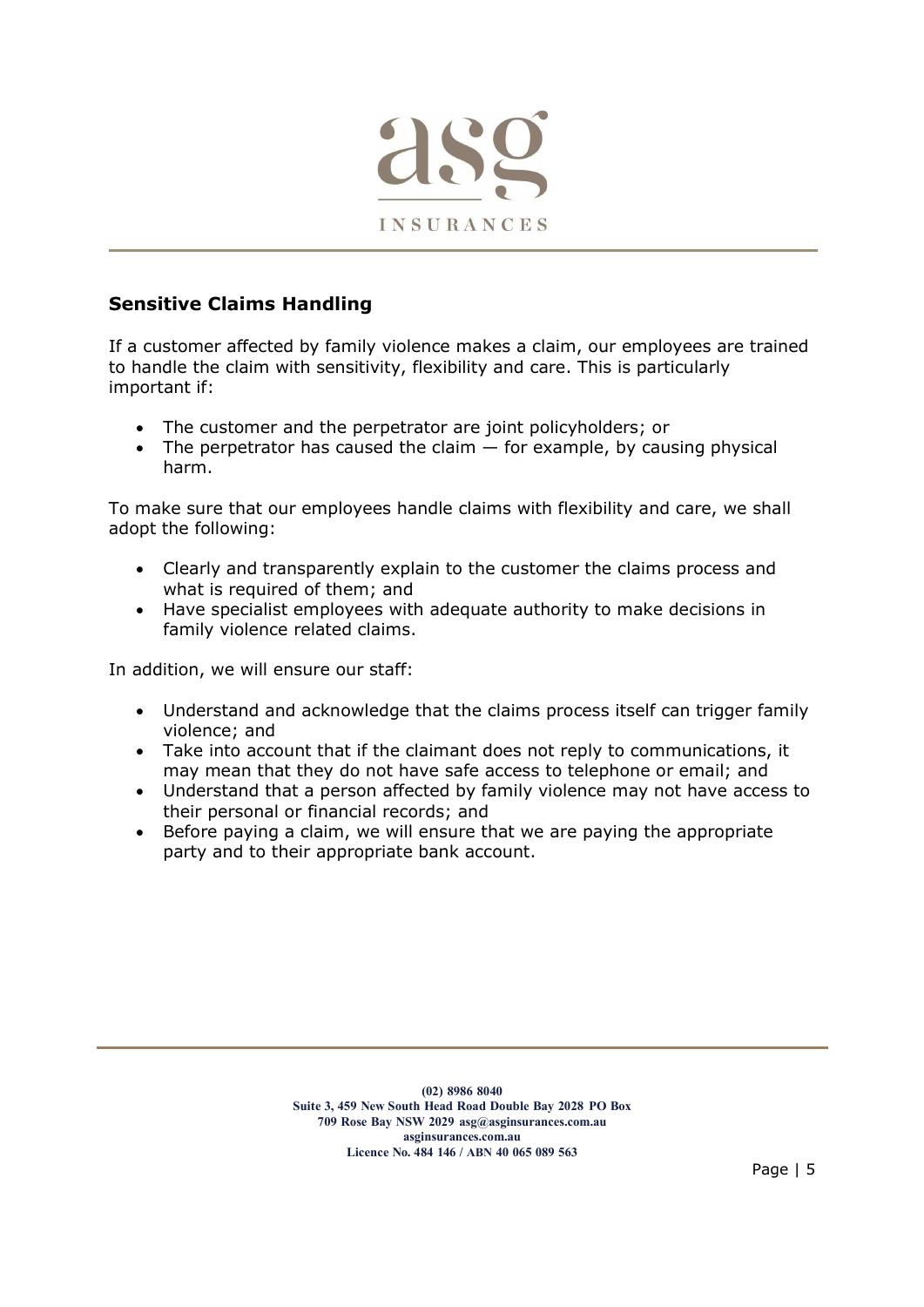

# Access to Financial Hardship Help

ASG understands that family violence is relevant to Financial Hardship assistance because it is a potential cause of payment difficulties and it is an eligibility criterion for access to Financial Hardship support under the Code of Practice.

If a customer identifies to an employee that they are being affected by family violence, then we will:

- Ask for further details about the customer's financial situation;
- Fast-track our assessment of the customers Financial Hardship request;
- Provide options for the customer to retain their policy if they say they cannot pay their premium;
- Ensure our policies about assessing Financial Hardship involving joint policyholders are appropriate given the situation;
- Where possible, we will minimise the information and documents that customers are required to provide to substantiate their financial hardship claim;
- When assessing a Financial Hardship application, we will not require an intervention order as evidence of family violence — instead, if the insurer identifies that the customer is affected by family violence or the customer discloses this information, that will trigger a referral to an appropriate employee.

# Collection Arrangements

If we are aware that a customer's debt involves a situation of family violence, then we are not permitted to refer or sell the debt onto third-party debt collection agencies.

If we become aware that family violence is involved in a debt after we have referred or sold that debt to a third party collection agency, then we must work with the collection agency to provide the best outcome for the customer.

> (02) 8986 8040 Suite 3, 459 New South Head Road Double Bay 2028 PO Box 709 Rose Bay NSW 2029 asg@asginsurances.com.au asginsurances.com.au Licence No. 484 146 / ABN 40 065 089 563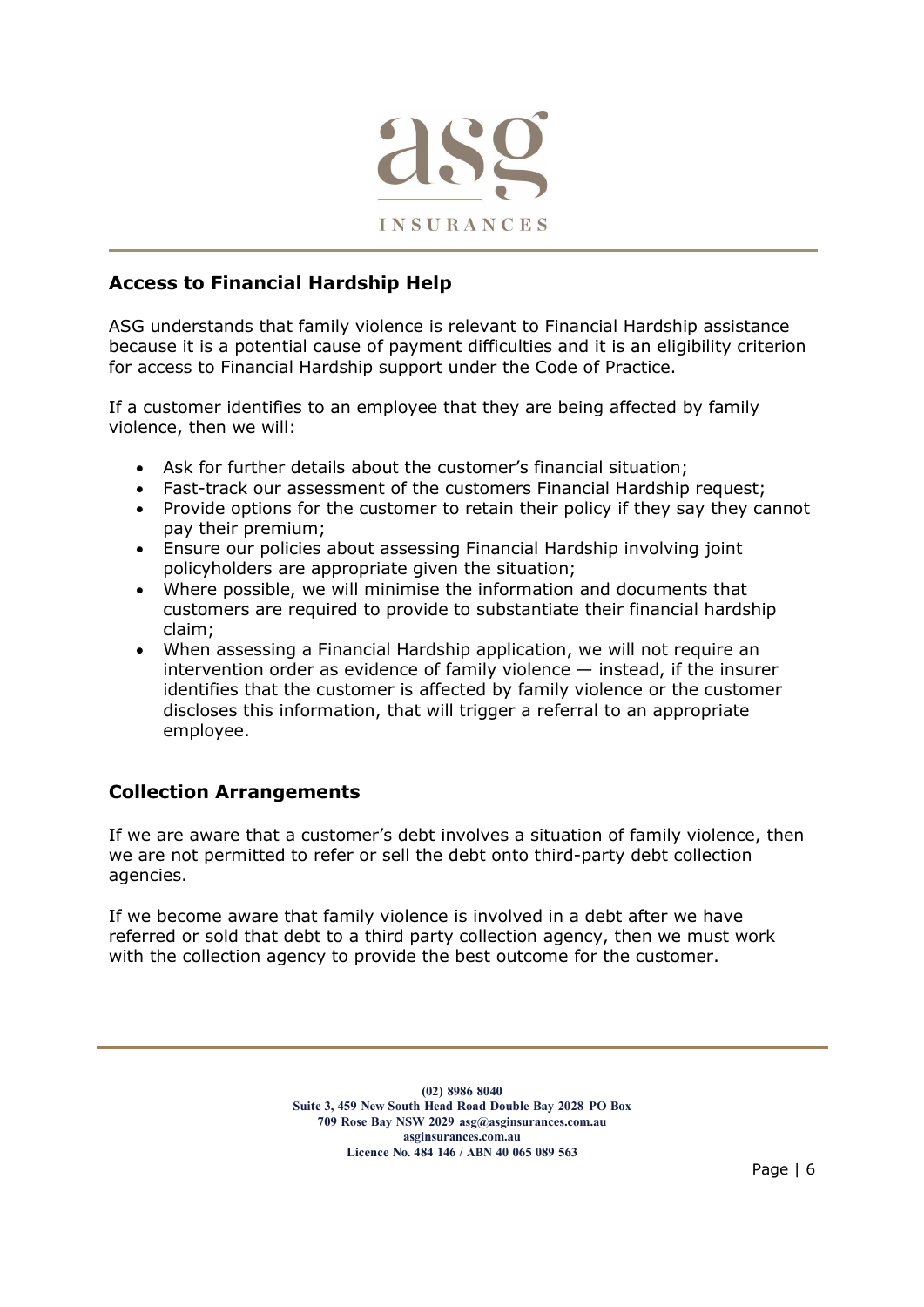

# Family Violence Specialist Services

ASG is committed to help reduce the impact of family violence on our customers and their families. However, it is important to highlight that our employees are not social workers or experts in family violence. Therefore, our ability to assist is limited to the scope of providing insurance coverage and settling insurance claims. Whilst we will always do our best to recognise, support and protect those individuals impacted by family violence, we strongly recommend that any impacted individuals contact the relevant support services in their states, as follows:

| Australia-wide | Kildonan UnitingCare<br>$\bullet$<br>1800 RESPECT<br>Domestic and Family Violence Response Training                                                                                                                                                     |
|----------------|---------------------------------------------------------------------------------------------------------------------------------------------------------------------------------------------------------------------------------------------------------|
| <b>ACT</b>     | Legal Aid ACT<br>$\bullet$                                                                                                                                                                                                                              |
| <b>NSW</b>     | NSW Health Education Centre Against Violence<br>Women's Domestic Violence Court Advocacy Service<br>Gendered Violence Research Network, UNSW<br>$\bullet$<br>Ask LOIS (Women's Legal Service NSW)<br>$\bullet$<br><b>LawAccess NSW</b><br>Legal Aid NSW |
| <b>VIC</b>     | Domestic Violence Resource Centre Victoria<br>Victoria Legal Aid                                                                                                                                                                                        |
| <b>WA</b>      | Women's Council for Domestic and Family Violence Services<br>Legal Aid WA                                                                                                                                                                               |
| NT             | Northern Territory Legal Aid Commission<br>$\bullet$                                                                                                                                                                                                    |
| QLD            | Queensland Centre for Domestic and Family Violence Research<br>Legal Aid Queensland                                                                                                                                                                     |
| <b>SA</b>      | Legal Services Commission of South Australia                                                                                                                                                                                                            |
| <b>TAS</b>     | Legal Aid Commission of Tasmania<br>$\bullet$                                                                                                                                                                                                           |